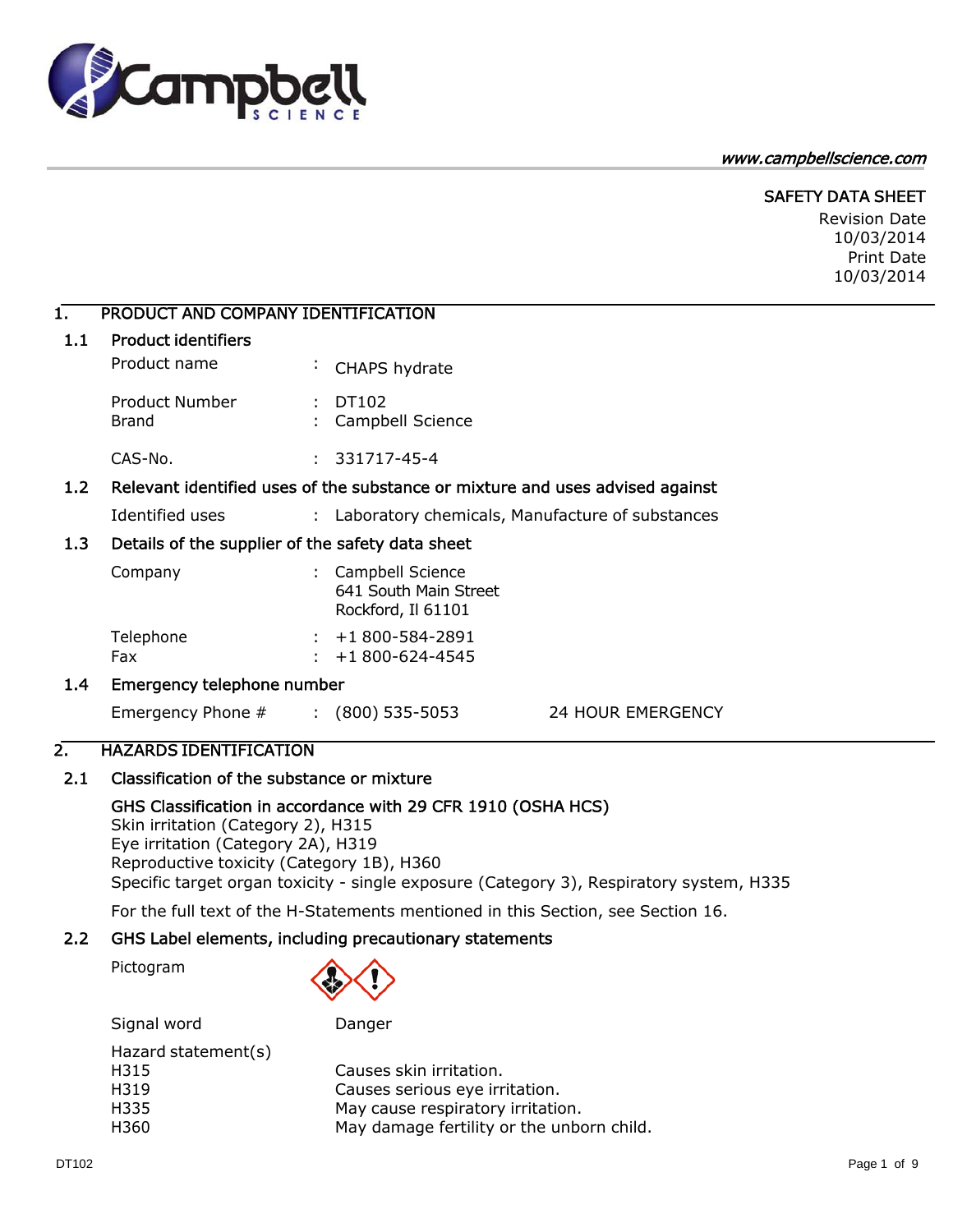| Precautionary statement(s) |                                                                                                                                     |
|----------------------------|-------------------------------------------------------------------------------------------------------------------------------------|
| P <sub>201</sub>           | Obtain special instructions before use.                                                                                             |
| P202                       | Do not handle until all safety precautions have been<br>read and understood.                                                        |
| P <sub>261</sub>           | Avoid breathing dust/ fume/ gas/ mist/ vapors/ spray.                                                                               |
| P <sub>264</sub>           | Wash skin thoroughly after handling.                                                                                                |
| P <sub>271</sub>           | Use only outdoors or in a well-ventilated area.                                                                                     |
| P280                       | Wear protective gloves/ eye protection/ face protection.                                                                            |
| $P302 + P352$              | IF ON SKIN: Wash with plenty of soap and water.                                                                                     |
| $P304 + P340$              | IF INHALED: Remove victim to fresh air and keep at rest in a position<br>comfortable for breathing.                                 |
| $P305 + P351 + P338$       | IF IN EYES: Rinse cautiously with water for several minutes. Remove<br>contact lenses, if present and easy to do. Continue rinsing. |
| $P308 + P313$              | IF exposed or concerned: Get medical advice/attention.                                                                              |
| P321                       | Specific treatment (see supplemental first aid instructions on this label).                                                         |
| $P332 + P313$              | If skin irritation occurs: Get medical advice/attention.                                                                            |
| $P337 + P313$              | If eye irritation persists: Get medical advice/attention.                                                                           |
| P362                       | Take off contaminated clothing and wash before reuse.                                                                               |
| $P403 + P233$              | Store in a well-ventilated place. Keep container tightly closed.                                                                    |
| P405                       | Store locked up.                                                                                                                    |
| P501                       | Dispose of contents/ container to an approved waste disposal plant.                                                                 |

# 2.3 Hazards not otherwise classified (HNOC) or not covered by GHS - none

# 3. COMPOSITION/INFORMATION ON INGREDIENTS

#### 3.1 Substances

| Synonyms         | . 3-[(3-Cholamidopropyl)dimethylammonio]-1-propane<br>sulfonate hydrate                  |
|------------------|------------------------------------------------------------------------------------------|
| Formula          | : $C_3$ <sub>2</sub> H <sub>58</sub> N <sub>2</sub> O <sub>7</sub> S · xH <sub>2</sub> O |
| Molecular Weight | $: 614.88$ g/mol                                                                         |
| CAS-No.          | - 331717-45-4<br>$\sim$                                                                  |

#### Hazardous Components

| Component                                                                                                                                             | Classification     | Concentration |  |  |  |  |
|-------------------------------------------------------------------------------------------------------------------------------------------------------|--------------------|---------------|--|--|--|--|
| 3-[(3-Cholamidopropyl)dimethylammonio]-1-propanesulfonate hydrate                                                                                     |                    |               |  |  |  |  |
| 90 - 100 %<br>Skin Irrit. 2; Eye Irrit.                                                                                                               |                    |               |  |  |  |  |
|                                                                                                                                                       | 2A; STOT SE 3;     |               |  |  |  |  |
|                                                                                                                                                       | H315, H319, H335   |               |  |  |  |  |
| N, N-Dimethylformamide Included in the Candidate List of Substances of Very High<br>Concern (SVHC) according to Regulation (EC) No. 1907/2006 (REACH) |                    |               |  |  |  |  |
| $1 - 5\%$<br>Flam. Liq. 3; Acute Tox. 4;                                                                                                              |                    |               |  |  |  |  |
| Eye Irrit. 2A; Repr. 1B;                                                                                                                              |                    |               |  |  |  |  |
|                                                                                                                                                       | H226, H312         |               |  |  |  |  |
|                                                                                                                                                       |                    |               |  |  |  |  |
|                                                                                                                                                       | + H332, H319, H360 |               |  |  |  |  |

For the full text of the H-Statements mentioned in this Section, see Section 16.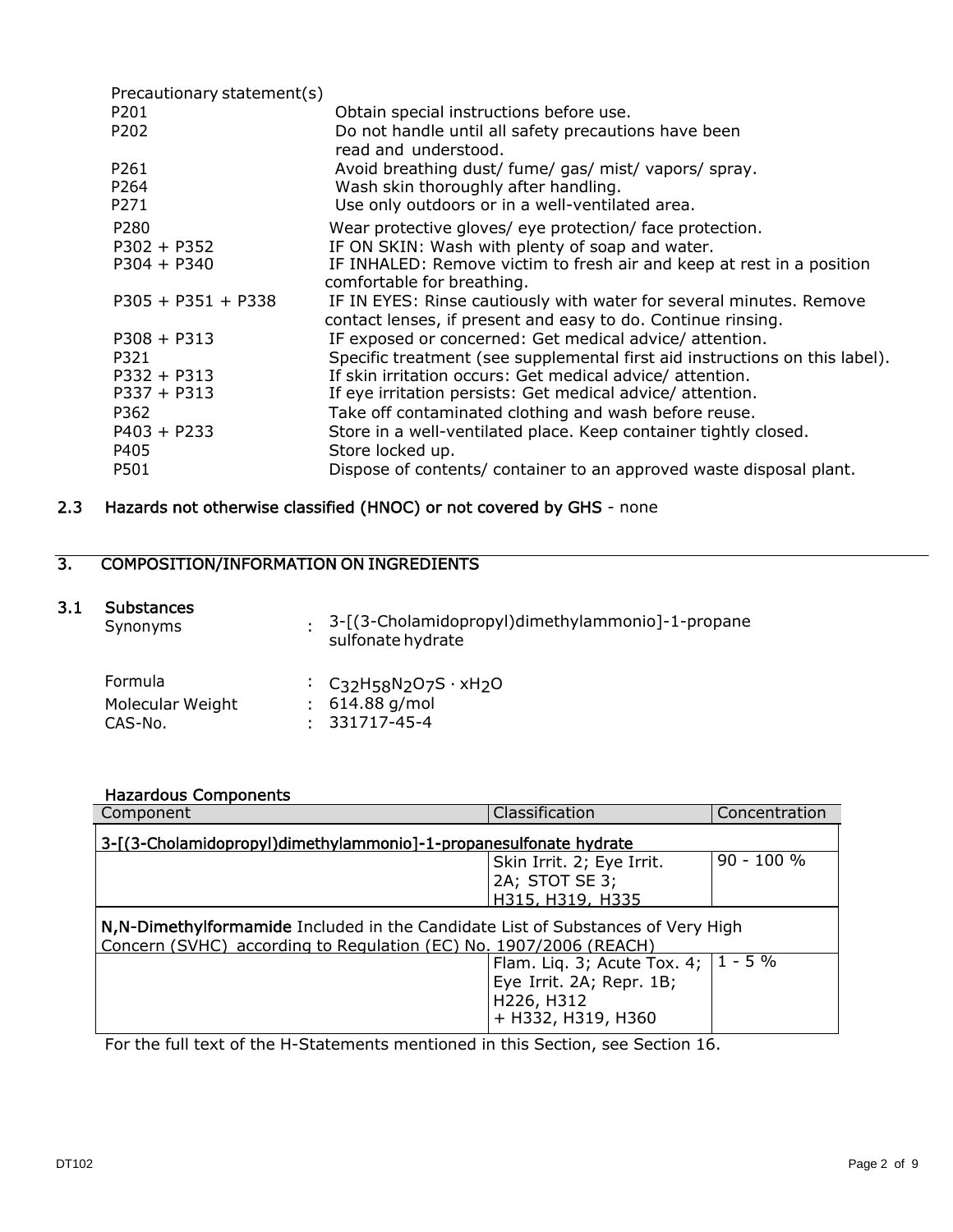# 4. FIRST AID MEASURES

#### 4.1 Description of first aid measures

#### General advice

Consult a physician. Show this safety data sheet to the doctor in attendance. Move out of dangerous area.

#### If inhaled

If breathed in, move person into fresh air. If not breathing, give artificial respiration. Consult a physician.

#### In case of skin contact

Wash off with soap and plenty of water. Consult a physician.

#### In case of eye contact

Rinse thoroughly with plenty of water for at least 15 minutes and consult a physician.

#### If swallowed

Never give anything by mouth to an unconscious person. Rinse mouth with water. Consult a physician.

#### 4.2 Most important symptoms and effects, both acute and delayed

The most important known symptoms and effects are described in the labeling (see section 2.2) and/or in section 11

#### 4.3 Indication of any immediate medical attention and special treatment needed no data available

### 5. FIREFIGHTING MEASURES

#### 5.1 Extinguishing media

#### Suitable extinguishing media

Use water spray, alcohol-resistant foam, dry chemical or carbon dioxide.

5.2 Special hazards arising from the substance or mixture Carbon oxides, nitrogen oxides (NOx), Sulfur oxides

#### 5.3 Advice for firefighters Wear self contained breathing apparatus for fire fighting if necessary.

5.4 Further information no data available

# 6. ACCIDENTAL RELEASE MEASURES

#### 6.1 Personal precautions, protective equipment and emergency procedures

Use personal protective equipment. Avoid dust formation. Avoid breathing vapors, mist or gas. Ensure adequate ventilation. Evacuate personnel to safe areas. Avoid breathing dust. For personal protection see section 8.

#### 6.2 Environmental precautions

Prevent further leakage or spillage if safe to do so. Do not let product enter drains.

#### 6.3 Methods and materials for containment and cleaning up

Pick up and arrange disposal without creating dust. Sweep up and shovel. Keep in suitable, closed containers for disposal.

#### 6.4 Reference to other sections

For disposal see section 13.

## 7. HANDLING AND STORAGE

#### 7.1 Precautions for safe handling

Avoid contact with skin and eyes. Avoid formation of dust and aerosols. Provide appropriate exhaust ventilation at places where dust is formed. For precautions see section 2.2.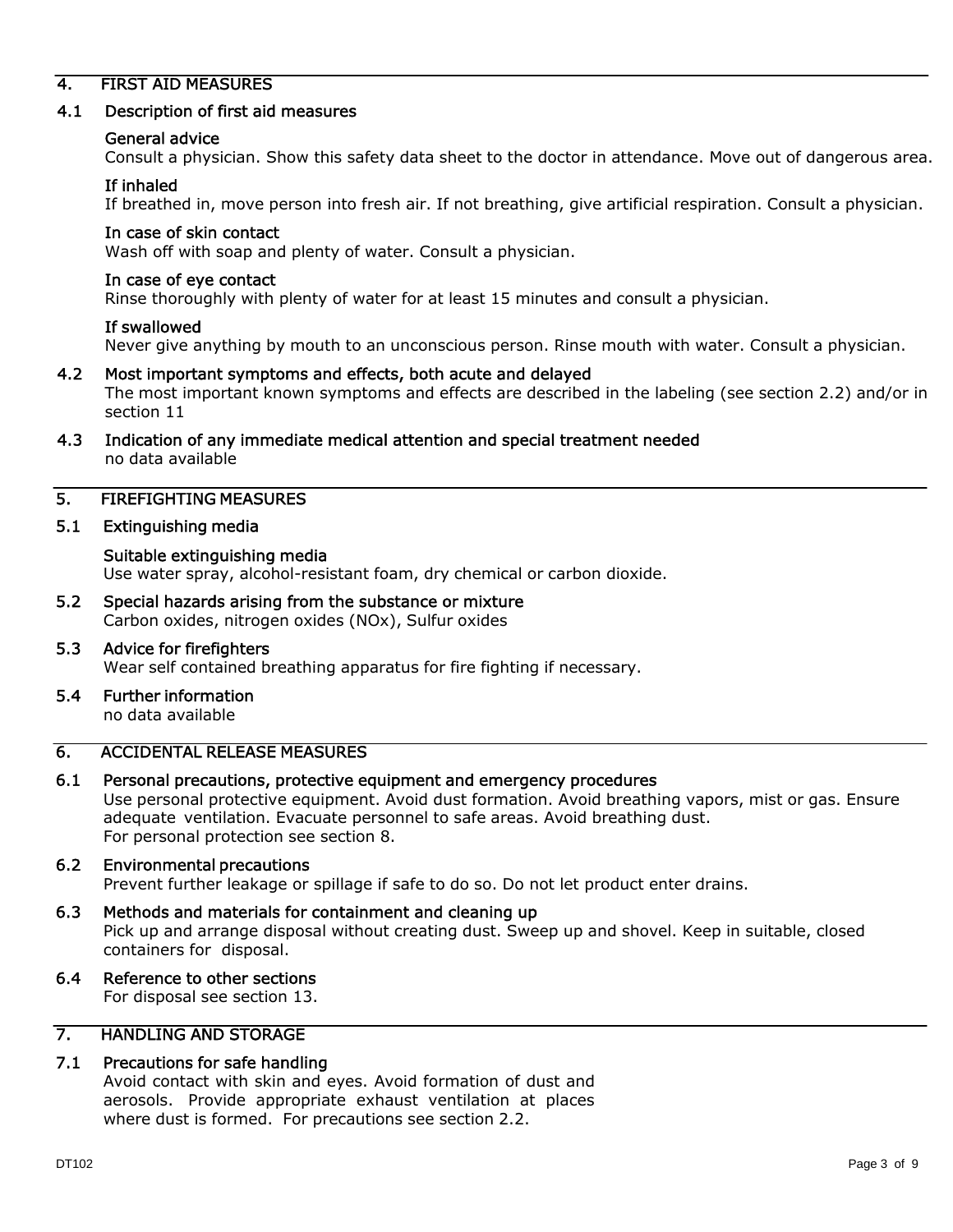## 7.2 Conditions for safe storage, including any incompatibilities

Keep container tightly closed in a dry and well-ventilated place.

# 7.3 Specific end use(s)

Apart from the uses mentioned in section 1.2 no other specific uses are stipulated

#### 8. EXPOSURE CONTROLS/PERSONAL PROTECTION

#### 8.1 Control parameters

#### Components with workplace control parameters

| Component         | CAS-No.       | Value                           | Control<br>parameter                   | <b>Basis</b>                                                 |
|-------------------|---------------|---------------------------------|----------------------------------------|--------------------------------------------------------------|
|                   |               |                                 |                                        |                                                              |
| $N, N-$           | $68 - 12 - 2$ | <b>TWA</b>                      | 10 ppm                                 | USA. ACGIH Threshold Limit                                   |
| Dimethylformamide |               |                                 |                                        | Values (TLV)                                                 |
|                   | Remarks       | Liver damage                    |                                        |                                                              |
|                   |               |                                 |                                        | Substances for which there is a Biological Exposure Index or |
|                   |               |                                 | Indices (see BEI® section)             |                                                              |
|                   |               |                                 | Not classifiable as a human carcinogen |                                                              |
|                   |               |                                 | Danger of cutaneous absorption         |                                                              |
|                   |               | <b>TWA</b>                      | 10 ppm                                 | USA. OSHA - TABLE Z-1 Limits                                 |
|                   |               |                                 | $30 \text{ mg/m}$                      | for Air Contaminants -                                       |
|                   |               |                                 |                                        | 1910.1000                                                    |
|                   |               | Skin notation                   |                                        |                                                              |
|                   |               | TWA                             | 10 ppm                                 | USA. Occupational Exposure                                   |
|                   |               |                                 | $30 \text{ mg/m}$                      | Limits (OSHA) - Table Z-1                                    |
|                   |               |                                 |                                        | Limits for Air Contaminants                                  |
|                   |               | Skin designation                |                                        |                                                              |
|                   |               |                                 | The value in mg/m3 is approximate.     |                                                              |
|                   |               | TWA                             | 10 ppm                                 | <b>USA. NIOSH</b>                                            |
|                   |               |                                 | 30 mg/m3                               | Recommended Exposure                                         |
|                   |               |                                 |                                        | Limits                                                       |
|                   |               | Potential for dermal absorption |                                        |                                                              |

## Biological occupational exposure limits

| Component                    | CAS-No.       | Parameters                                                         | Value | Biological<br>specimen | <b>Basis</b>                                           |  |
|------------------------------|---------------|--------------------------------------------------------------------|-------|------------------------|--------------------------------------------------------|--|
| $N, N-$<br>Dimethylformamide | $68 - 12 - 2$ | N-<br>Methylforma<br>mide                                          |       | 15 mg/l In urine       | ACGIH - Biological<br><b>Exposure Indices</b><br>(BEI) |  |
|                              |               | Remarks   End of shift (As soon as possible after exposure ceases) |       |                        |                                                        |  |
|                              |               | N-Acetyl-S-<br>$(N-$<br>methylcarba<br>moyl)<br>cysteine           |       | 40 mg/l In urine       | ACGIH - Biological<br><b>Exposure Indices</b><br>(BEI) |  |
|                              |               | Prior to last shift of workweek                                    |       |                        |                                                        |  |

#### 8.2 Exposure controls

#### Appropriate engineering controls

Handle in accordance with good industrial hygiene and safety practice. Wash hands before breaks and at the end of workday.

#### Personal protective equipment

#### Eye/face protection

Safety glasses with side-shields conforming to EN166 Use equipment for eye protection tested and approved under appropriate government standards such as NIOSH (US) or EN 166(EU).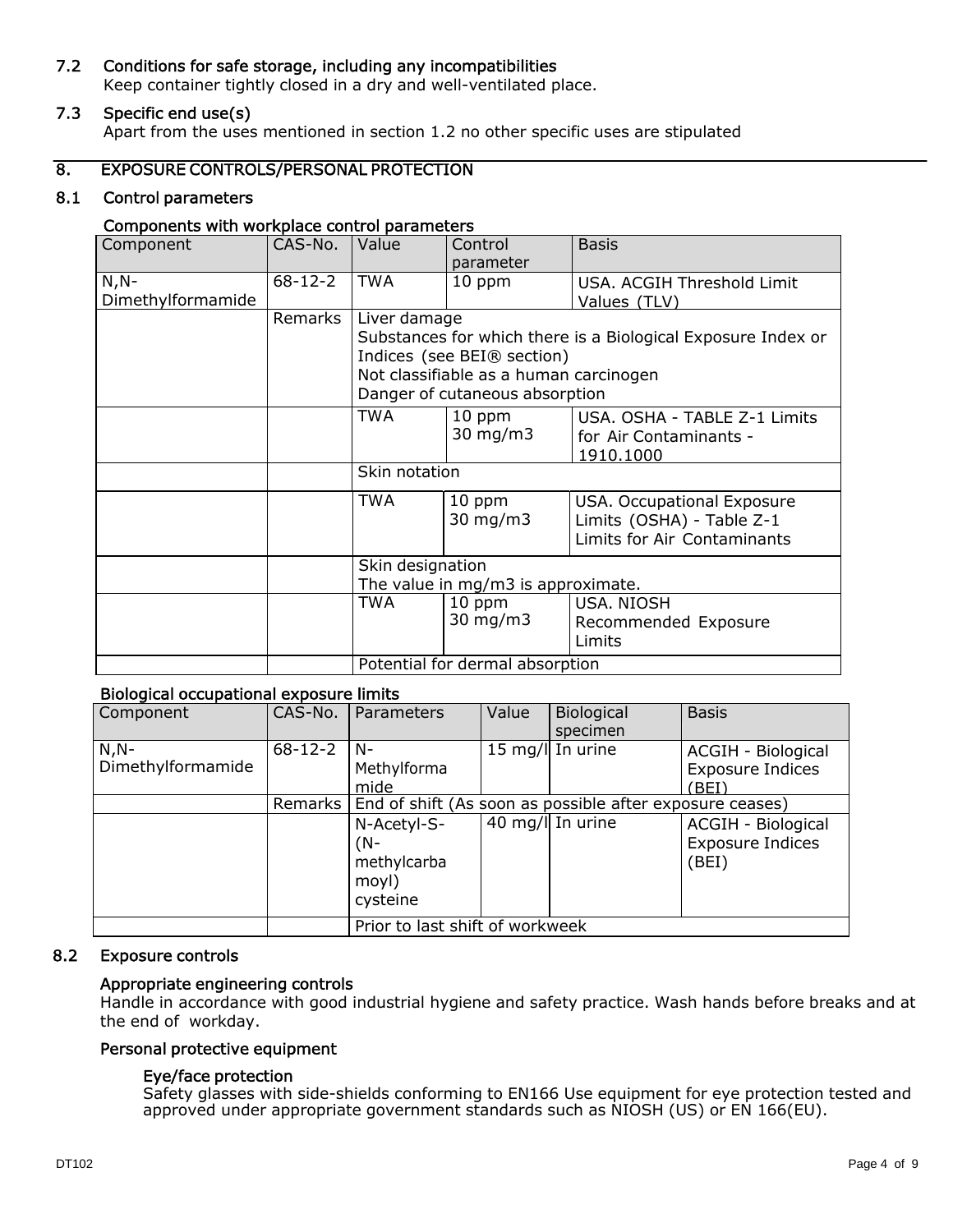#### Skin protection

Handle with gloves. Gloves must be inspected prior to use. Use proper glove removal technique (without touching glove's outer surface) to avoid skin contact with this product. Dispose of contaminated gloves after use in accordance with applicable laws and good laboratory practices. Wash and dry hands.

Full contact Material: Nitrile rubber Minimum layer thickness: 0.11 mm Break through time: 480 min Material tested:Dermatril® (KCL 740 / Aldrich Z677272, Size M)

Splash contact Material: Nitrile rubber Minimum layer thickness: 0.11 mm Break through time: 480 min Material tested:Dermatril® (KCL 740 / Aldrich Z677272, Size M) data source: KCL GmbH, D-36124 Eichenzell, phone +49 (0)6659 87300, e-mail [sales@kcl.de,](mailto:sales@kcl.de) test method: EN374

If used in solution, or mixed with other substances, and under conditions which differ from EN 374, contact the supplier of the CE approved gloves. This recommendation is advisory only and must be evaluated by an industrial hygienist and safety officer familiar with the specific situation of anticipated use by our customers. It should not be construed as offering an approval for any specific use scenario.

#### Body Protection

impervious clothing, The type of protective equipment must be selected according to the concentration and amount of the dangerous substance at the specific workplace.

#### Respiratory protection

Where risk assessment shows air-purifying respirators are appropriate use a full-face particle respirator type N100 (US) or type P3 (EN 143) respirator cartridges as a backup to engineering controls. If the respirator is the sole means of protection, use a full-face supplied air respirator. Use respirators and components tested and approved under appropriate government standards such as NIOSH (US) or CEN (EU).

#### Control of environmental exposure

Prevent further leakage or spillage if safe to do so. Do not let product enter drains.

# 9. PHYSICAL AND CHEMICAL PROPERTIES

| フ・エ | THORTOGROUP OF DOSIC DRYSICAL AND CHEMICAL DIODERUES |                            |
|-----|------------------------------------------------------|----------------------------|
| a)  | Appearance                                           | Form:solid<br>Color: white |
| b)  | Odor                                                 | no data available          |
| C)  | Odor Threshold                                       | no data available          |
| d)  | рH                                                   | no data available          |
| e)  | Melting point/freezing point                         | 157 °C (315 °F)            |
| f)  | Initial boiling point and boiling range              | no data available          |
| g)  | Flash point                                          | no data available          |

9.1 Information on basic physical and chemical properties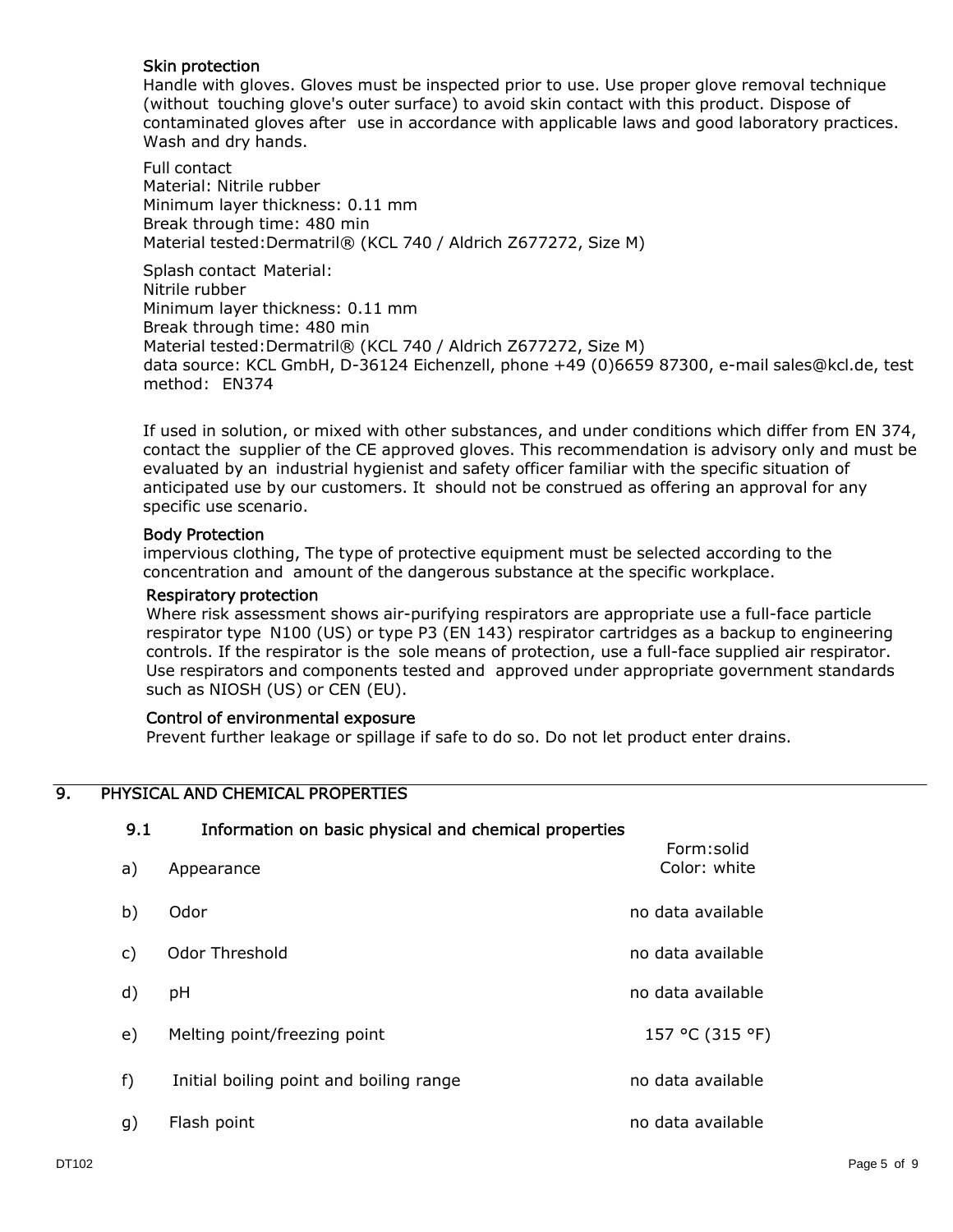| h)       | Evaporation rate                             | no data available                                                   |
|----------|----------------------------------------------|---------------------------------------------------------------------|
| i)       | Flammability (solid, gas)                    | no data available                                                   |
| j)       | Upper/lower flammability or explosive limits | no data available                                                   |
| k)       | Vapor pressure                               | no data available                                                   |
| I)       | Vapor density                                | no data available                                                   |
| m)       | Relative density                             | no data available                                                   |
| n)       | Water solubility                             | 10 g/l at 20 $^{\circ}$ C (68 $^{\circ}$ F) -<br>completely soluble |
| $\circ)$ | Partition coefficient: n- octanol/water      | no data available                                                   |
| p)       | Auto-ignition temperature                    | no data available                                                   |
| q)       | Decomposition temperature                    | no data available                                                   |
| r)       | Viscosity                                    | no data available                                                   |
| s)       | Explosive properties                         | no data available                                                   |
| t)       | Oxidizing properties                         | no data available                                                   |

#### 9.2 Other safety information

no data available

# 10. STABILITY AND REACTIVITY

#### 10.1 Reactivity

no data available

# 10.2 Chemical stability Stable under recommended storage conditions.

10.3 Possibility of hazardous reactions no data available

# 10.4 Conditions to avoid no data available

- 10.5 Incompatible materials Strong oxidizing agents, Strong acids, Strong bases
- 10.6 Hazardous decomposition products Other decomposition products - no data available In the event of fire: see section 5

# 11. TOXICOLOGICAL INFORMATION

# 11.1 Information on toxicological effects

Acute toxicity: no data available

Inhalation: no data available

Dermal: no data available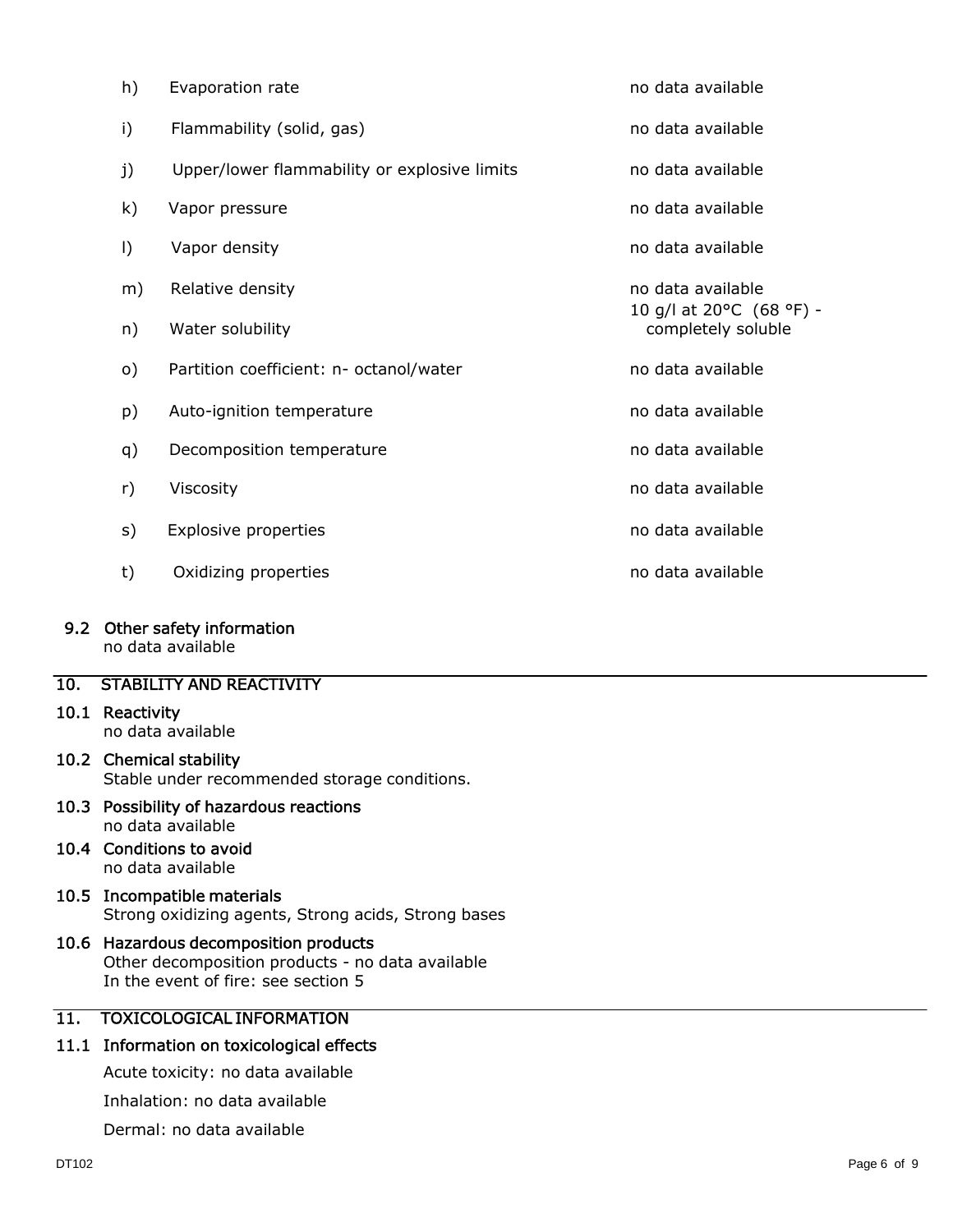## Skin corrosion/irritation

no data available

#### Serious eye damage/eye irritation

no data available

Respiratory or skin sensitization no data available

# Germ cell mutagenicity

no data available

#### **Carcinogenicity**

- IARC: 3 Group 3: Not classifiable as to its carcinogenicity to humans (N,N-Dimethylformamide)
- NTP: No component of this product present at levels greater than or equal to 0.1% is identified as a known or anticipated carcinogen by NTP.
- OSHA: No component of this product present at levels greater than or equal to 0.1% is identified as a carcinogen or potential carcinogen by OSHA.

#### Reproductive toxicity

no data available

Specific target organ toxicity - single exposure no data available

# Specific target organ toxicity - repeated exposure

no data available

#### Aspiration hazard

no data available

#### Additional Information

RTECS: Not available

To the best of our knowledge, the chemical, physical, and toxicological properties have not been thoroughly investigated.

#### 12. ECOLOGICAL INFORMATION

#### 12.1 Toxicity

no data available

- 12.2 Persistence and degradability no data available
- 12.3 Bioaccumulative potential no data available
- 12.4 Mobility in soil

no data available

#### 12.5 Results of PBT and vPvB assessment

PBT/vPvB assessment not available as chemical safety assessment not required/not conducted

### 12.6 Other adverse effects

no data available

# 13. DISPOSAL CONSIDERATIONS

# 13.1 Waste treatment methods

## **Product**

Offer surplus and non-recyclable solutions to a licensed disposal company. Contact a licensed professional waste disposal service to dispose of this material.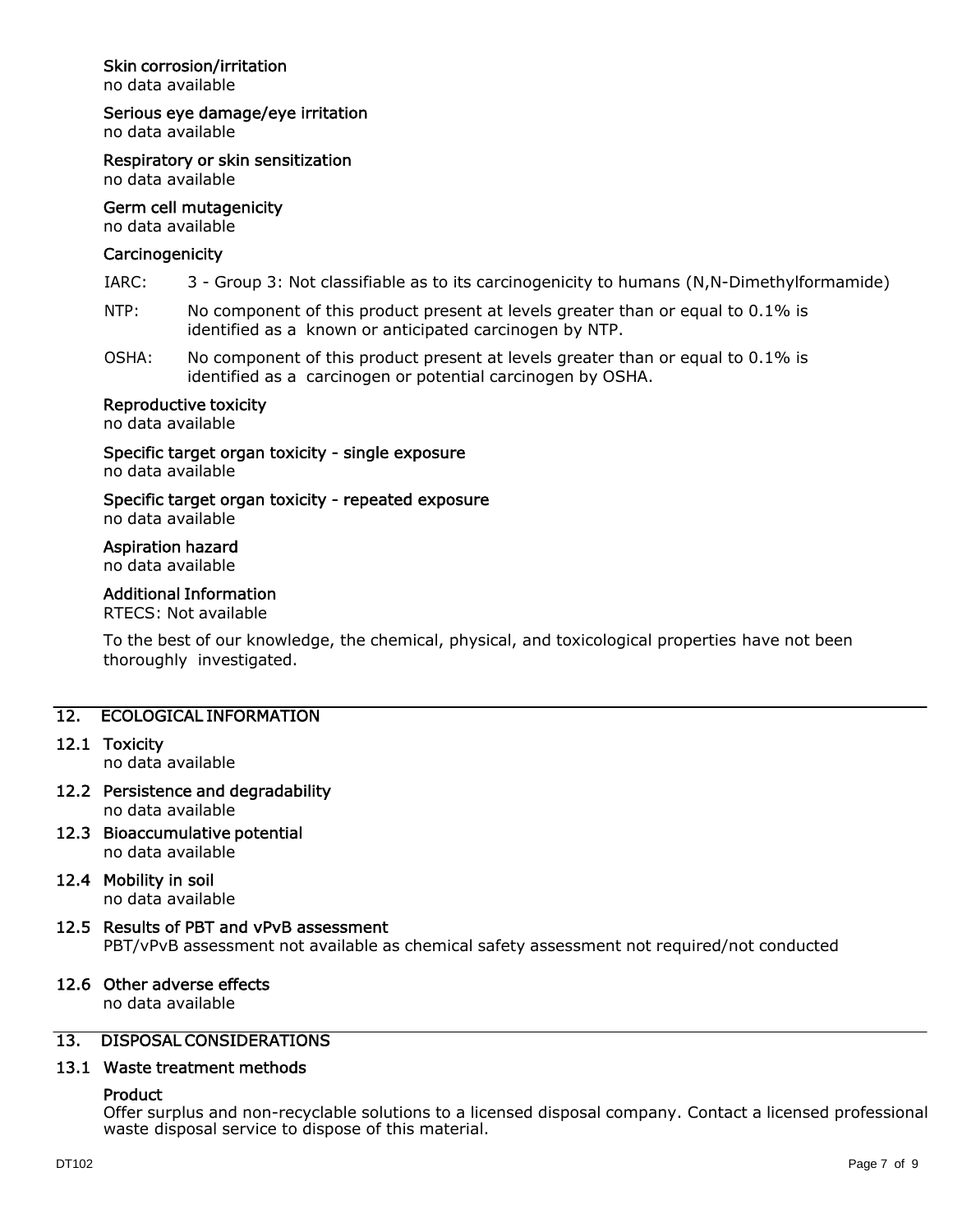Dispose of as unused product.

# 14. TRANSPORT INFORMATION

#### DOT (US)

Not dangerous goods

#### IMDG

Not dangerous goods

#### IATA

Not dangerous goods

## 15.REGULATORY INFORMATION

#### SARA 302 Components

SARA 302: No chemicals in this material are subject to the reporting requirements of SARA Title III, Section 302.

#### SARA 313 Components

|  | The following components are subject to reporting levels established by SARA Title III, Section 313: |
|--|------------------------------------------------------------------------------------------------------|
|  |                                                                                                      |

|                       | CAS-No.       | <b>Revision Date</b> |
|-----------------------|---------------|----------------------|
| N,N-Dimethylformamide | $68 - 12 - 2$ | 2007-07-01           |

#### SARA 311/312 Hazards

Acute Health Hazard, Chronic Health Hazard

#### Massachusetts Right To Know Components

No components are subject to the Massachusetts Right to Know Act.

| Pennsylvania Right To Know Components                                 | CAS-No.<br>331717-45-4 | <b>Revision Date</b> |
|-----------------------------------------------------------------------|------------------------|----------------------|
| 3-[(3-Cholamidopropyl)dimethylammonio]-1-<br>propanesulfonate hydrate |                        |                      |
| N,N-Dimethylformamide                                                 | $68-12-2$              | 2007-07-01           |
| New Jersey Right To Know Components                                   | CAS-No.<br>331717-45-4 | <b>Revision Date</b> |
| 3-[(3-Cholamidopropyl)dimethylammonio]-1-<br>propanesulfonate hydrate |                        |                      |
| N,N-Dimethylformamide                                                 | $68 - 12 - 2$          | 2007-07-01           |

#### California Prop. 65 Components

This product does not contain any chemicals known to State of California to cause cancer, birth defects, or any other reproductive harm.

# 16.OTHER INFORMATION

# Full text of H-Statements referred to under sections 2 and 3.

|       | Acute Tox.       | Acute toxicity                             |             |
|-------|------------------|--------------------------------------------|-------------|
|       | Eye Irrit.       | Eye irritation                             |             |
|       | Flam. Liq.       | Flammable liquids                          |             |
|       | H <sub>226</sub> | Flammable liquid and vapor.                |             |
|       | $H312 + H332$    | Harmful in contact with skin or if inhaled |             |
|       | H315             | Causes skin irritation.                    |             |
|       | H319             | Causes serious eye irritation.             |             |
|       | H335             | May cause respiratory irritation.          |             |
| DT102 |                  |                                            | Page 8 of 9 |